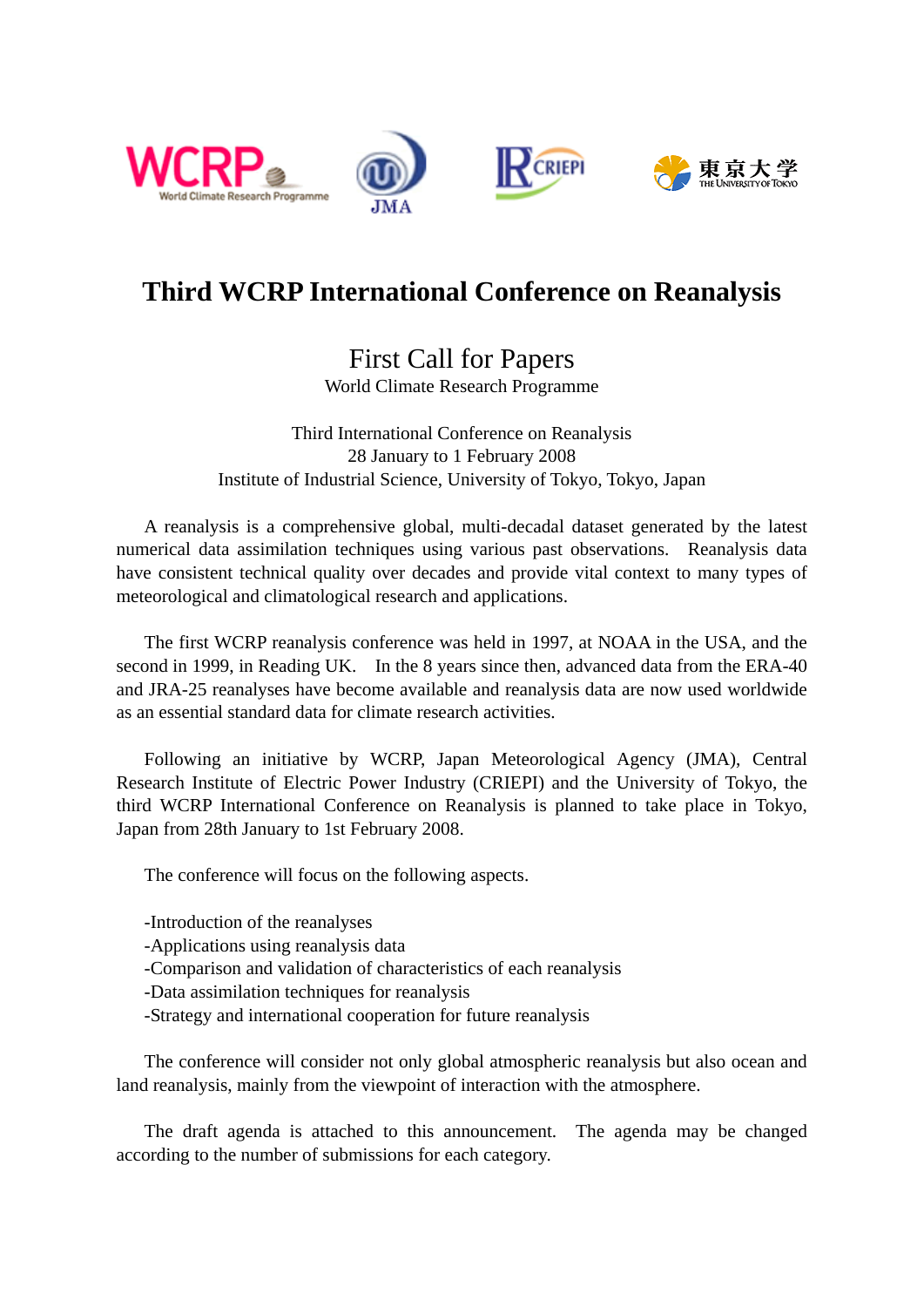No registration fee will be charged for the conference. The closest international airport is Narita airport ( http://www.narita-airport.jp/en/ ). There are many kinds of hotels in Tokyo. The price of a single room of the closest hotel is around 80USD per night. Detailed information will be provided in the second circular.

See http://jra.kishou.go.jp/3rac\_en.html for further information. Submission of abstracts will begin on 1st June, 2007. Submission should be made by electronic forms to an online registration page linked from the page by **the deadline 31st July, 2007.**. Information will be updated at the announcement page.

For specific queries, please contact the secretariat of the Local Organizing Committee: Japan Meteorological Agency, 1-3-4 Ote-machi, Chiyoda, Tokyo, JAPAN E-mail : wcrp3rac\_p@ics-inc.co.jp (about abstracts and agenda) wcrp3rac\_reg@ics-inc.co.jp (about registration and other matters)